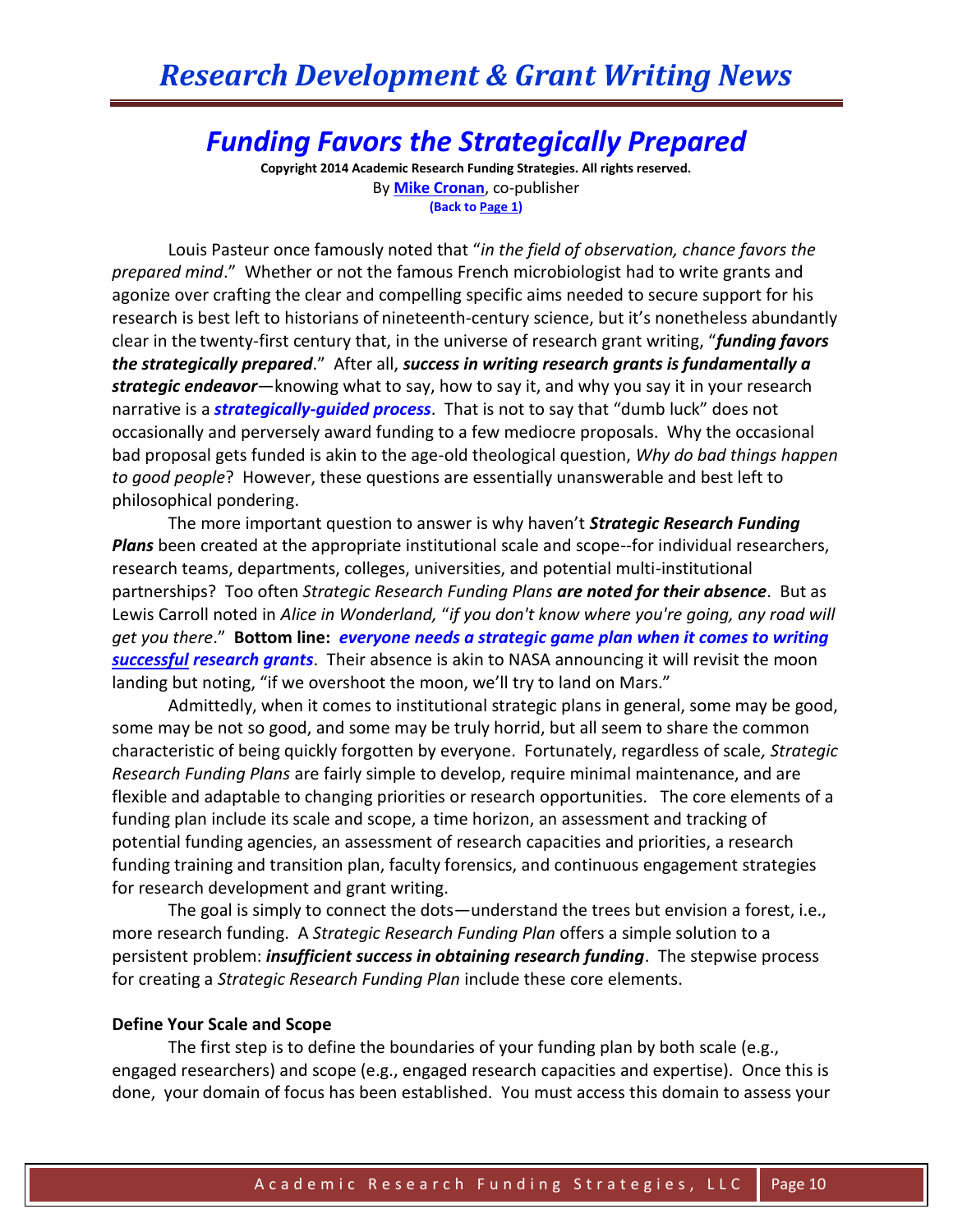competitiveness, and then map to potential research funding opportunities over your selected time horizon.

In terms of scale, determine whether the funding plan is for one or at most a few researchers, a large research team, or a department or college. In this last case, is the department or college trying to align resources to new faculty hires, better motivate research with existing faculty, form new research teams, or support faculty research cluster hires to pursue large team grants in a topic area such as sustainability, genomics, water, manufacturing, nano-materials, or energy, among numerous other areas. With this knowledge, your place in the "research funding universe" can be determined by identifying and continuously tracking a subset of federal agencies and foundations that fund research in your domain of interest. In most cases, this will be a small subset of agencies, but that also depends on how you have defined the scale and scope of your funding plan.

However, even if your research domain of interest spans multiple federal agencies and perhaps even a few foundations, for example, under a broad topic area such as sustainability or genomics, a realistic assessment of your capacities likely will limit your focus to a few research agencies and a few programmatic areas within those agencies where you are competitive for funding. Most likely, your research funding opportunities will not be the equivalent of free beer and wide roads. As your funding focus narrows through the self-assessment process from what you might dream about to what is possible, your funding plan will converge on a more realistic competitive strategy.

Of course, research partnerships often expand the potential funding opportunities when team members have experience at multiple agencies. However, a more difficult and common challenge, particularly at the scale of an academic department, occurs when the traditional funder of departmental research faces budget cutbacks and/or changes funding priorities concurrent with an increase in proposals submitted to that agency as more universities make funded research a priority. For example, funding constraints and changing research priorities at USDA or EPA may force faculty in departments traditionally funded by those agencies to seek funding at other agencies, such as NSF, NIH, and DOE. But this is not easily done without a research funding *Training And Transition Plan* in place to better guide this process. Understanding the unique mission and culture of each funding agency is key to success. A history of competitiveness at USDA/NIFA does not translate into competitiveness at NSF, NIH, DOE or DOD (see *Integrating PI Experiences from Various Agencies*, December, 2012).

#### **Define Your Time Horizon**

Defining your research funding time horizon is important, particularly since your goal in a funding plan is to identify a series of potential funding solicitations that form a *Funding Opportunity Matrix* to which you map your research scope of interest, expertise, and capacities, and then assess your competitiveness. A moving one-year time horizon is a reasonable starting point for this process in many cases, although it could be multiple years for large teams focused on winning major research centers through success in obtaining smaller "*building block*" research grants. Many center grants, such as the current NSF *Engineering Research Centers*, may have several hundred preliminary grants submitted but will invite only 4 or 5 per hundred of those to submit a full proposal. *So being strategically prepared several*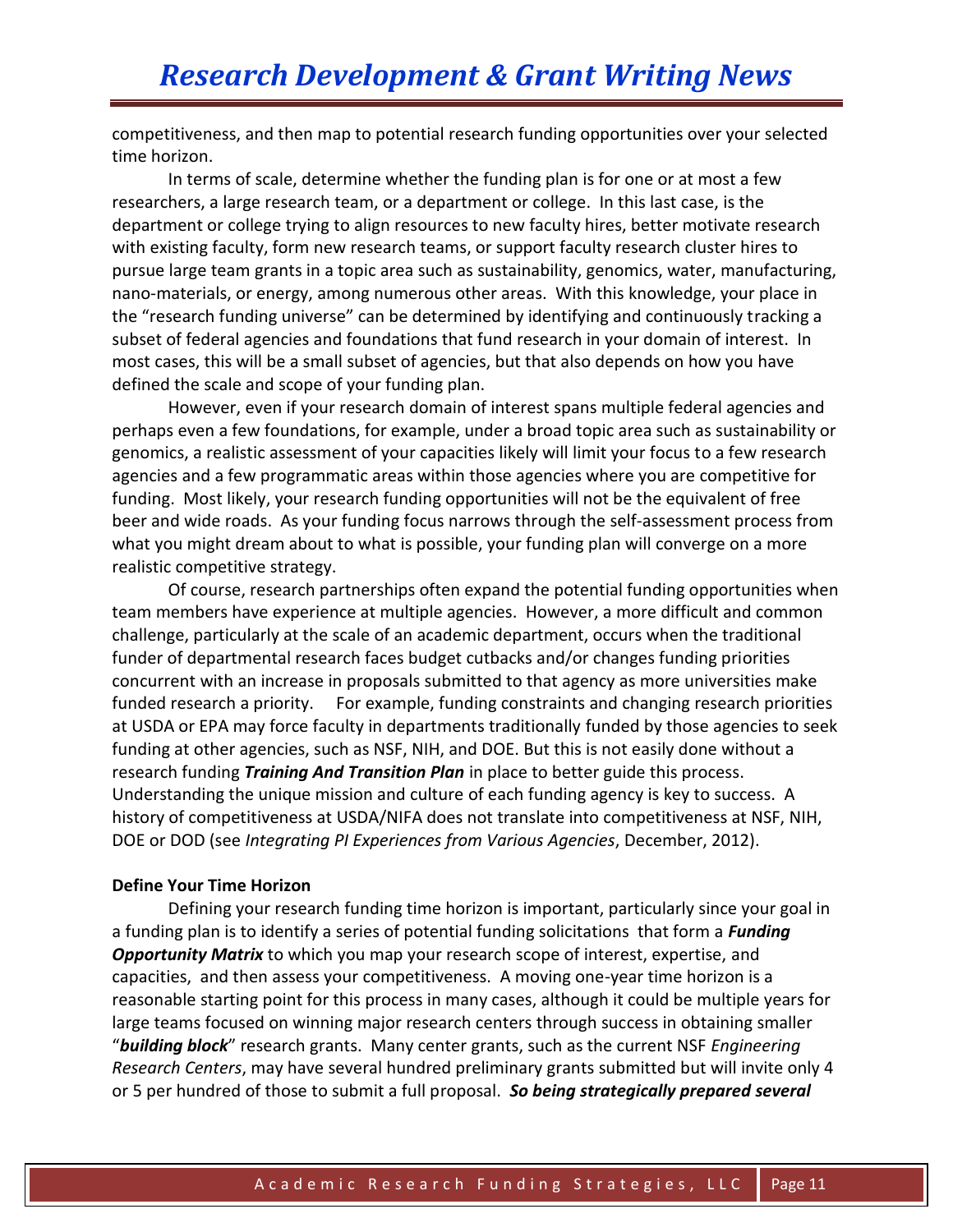*years in advance is critical to success.* Regardless, within your selected time period, you need to identify and track all potential funding opportunities for evaluation.

#### **Identify and Track Potential Funding Sources**

Once this process is set up, it is fairly easy to monitor and maintain for the selected group. In most cases, funding opportunities will come from the major federal research agencies listed on [Grants.gov,](http://www.grants.gov/web/grants/home.html) although foundation funding may also be included in your *Funding Opportunities Matrix*. The important point here is to make sure your matrix includes both solicited and unsolicited opportunities, as well as Broad Agency Announcements that often remain open for several years, although funding priorities may shift during the BAA's open period through modifications posted to Grants.gov. BAAs and other unsolicited proposals often have a stepwise process, or gates, that start with a brief concept paper or "elevator abstract" that eventually leads to an invitation to submit a full proposal. Crafting concept papers is an excellent team-building exercise that forces a focus on *clearly and succinctly* describing research significance, integration, synergy, and the value-added benefits of the team structure to the agency's research mission priorities.

Moreover, it is wise to subscribe to [Grants.gov electronic notifications,](http://www.grants.gov/web/grants/manage-subscriptions.html) either [RSS feeds](http://www.grants.gov/web/grants/rss.html) or email alerts, to keep your *Funding Opportunities Matrix* current. Bottom line: if you wake up to find a funding opportunity of potential interest delivered to you during the night by an RSS feed or email alert, then the entire team should receive that funding opportunity before you finish your morning coffee or diet Dr. Pepper. In particular, if BAA's are a potential funding source for your research, consider subscribing to the [Modified Opportunities by Agency](http://www.grants.gov/custom/spoExit.jsp?p=/rss/GG_OppModByAgency.xml) RSS feed to receive a listing of *recently modified opportunities* by agency name. Many open funding opportunities at the mission and defense agencies may have 20 or more modifications posted during the open period that reflect changing research priorities. Grants.gov modification notices keep you current on all changes made to open solicitations—*this is critical information to track*. Of course, almost all federal research agencies have very robust electronic notification services using RSS and emails.

Keep in mind that your *Funding Opportunities Matrix* needs to be distributed among members of the research team. Whether done in a Word table or an Excel spreadsheet, emailed around as an attached file, or posted to a website is less important than that it be easily *visible, accessible, transparent, and current* for those who use it. In other words, don't use a database. Databases are great for tracking all the identified Goldilocks planets in the galaxy, or the inventory at a big box store, but a *simple, easily visualized spreadsheet matrix gives the best relational understanding of potential funding opportunities*. Other than that, creating the matrix is just an organizational process of listing in a spreadsheet or Word table all the relevant funding agencies, URL links to funding opportunities, due dates, program synopses, and any other key information needed for the team to discuss a "go/no go" decision on the potential funding opportunity. *The key is to keep this information current on a daily basis*.

#### **Assess Your Research Capacities and Priorities**

Another key step in the funding strategies process is to map your capacities and expertise, either as an individual or a team, to a specific funding opportunity of possible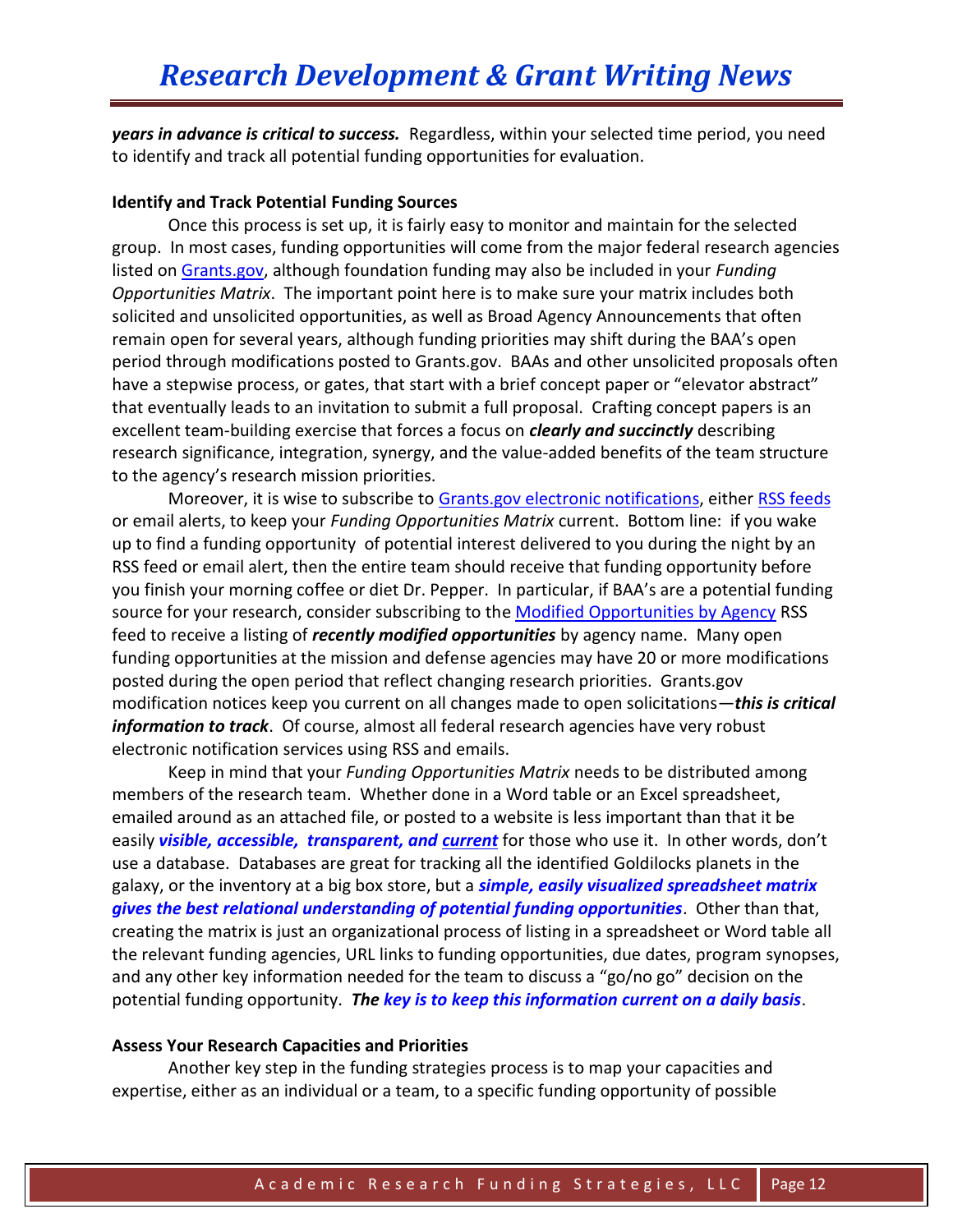interest to determine your competitiveness. One of the most important decisions in research grant writing is deciding whether or not to submit a proposal. In this regard, to quote Ann Landers, "*Don't accept your dog's admiration as conclusive evidence that you are wonderful*."

In many cases you, or your team, will have identified more possible funding opportunities over the coming year than would be realistic to apply for, and so some winnowing will be required to prioritize opportunities based on a competitive assessment of how well you or your team can address the sponsor's goals and objectives. On a large team proposal, this process of assessing competitiveness is critical (see *Red Teaming the Solicitation*, July, 2012). Planning, developing, and writing a competitive proposal, regardless of size, represents a significant commitment of time and resources *focused on research narrative perfection*. Remember, it is infinitely better to submit a few excellent proposals each year than to spam multiple funders with a blizzard of mediocre proposals. The funding dice are heavily weighted to favor the strategically prepared.

Moreover, the assessment you or your team makes about your competitive readiness for a specific solicitation will form the basis of the narrative arguments you make in the proposal to convince program officers and reviewers to fund you.

#### **Faculty and Team Forensics**

A key part of assessment is to develop a process of forensics that helps determine the role each member of a research team will play in any funding solicitation under consideration for a submittal. Additionally, once this "forensics" process is complete for each team member, it needs to be conducted *to assess the team as a whole*. After all, you can anticipate with certainty that program officers and reviewers, regardless of agency or solicitation, will want to know the experience and expertise each team member brings to a proposed research project, the experience the proposing team has working together (e.g., results of prior support, joint publications, preliminary data, etc.), the value-added benefits and research synergy the proposed team configuration brings to the project, and how the proposed research advances the mission of the funding agency or the field, or impacts other fields.

#### **Research Funding Training and Transition Plan**

Often, particularly at the level of a large research team, academic program, or an academic department, an assessment of funding opportunities leads to the conclusion that it is unlikely, given budget constraints or shifting priorities, that sufficient research funding will be available at one long-standing or "go-to" agency to maintain an existing research capacity, or expand a research capacity into new areas. *The most common solution to this situation is to seek to expand the number of funding agencies to which proposals might be submitted*.

This is not an unreasonable plan, albeit with several caveats, the principal one being that exploring new agencies necessitates understanding a new agency culture and mission. Transitioning from NIH to NSF, for example, or from USDA/NIFA to NSF, or from NSF to DOE or DOD, will all require an *Agency Transition Plan*. Do not make the mistake of thinking that all agencies that fund, say, sustainability, water, energy, genomics, or whatever, *are fungible*. **They are not!** If you are going from a mission agency, e.g., DOD, EPA, USDA/NIFA, etc., to a basic research agency, e.g., NSF, NIH, DARPA, DOE/OS, etc., or even transitioning among